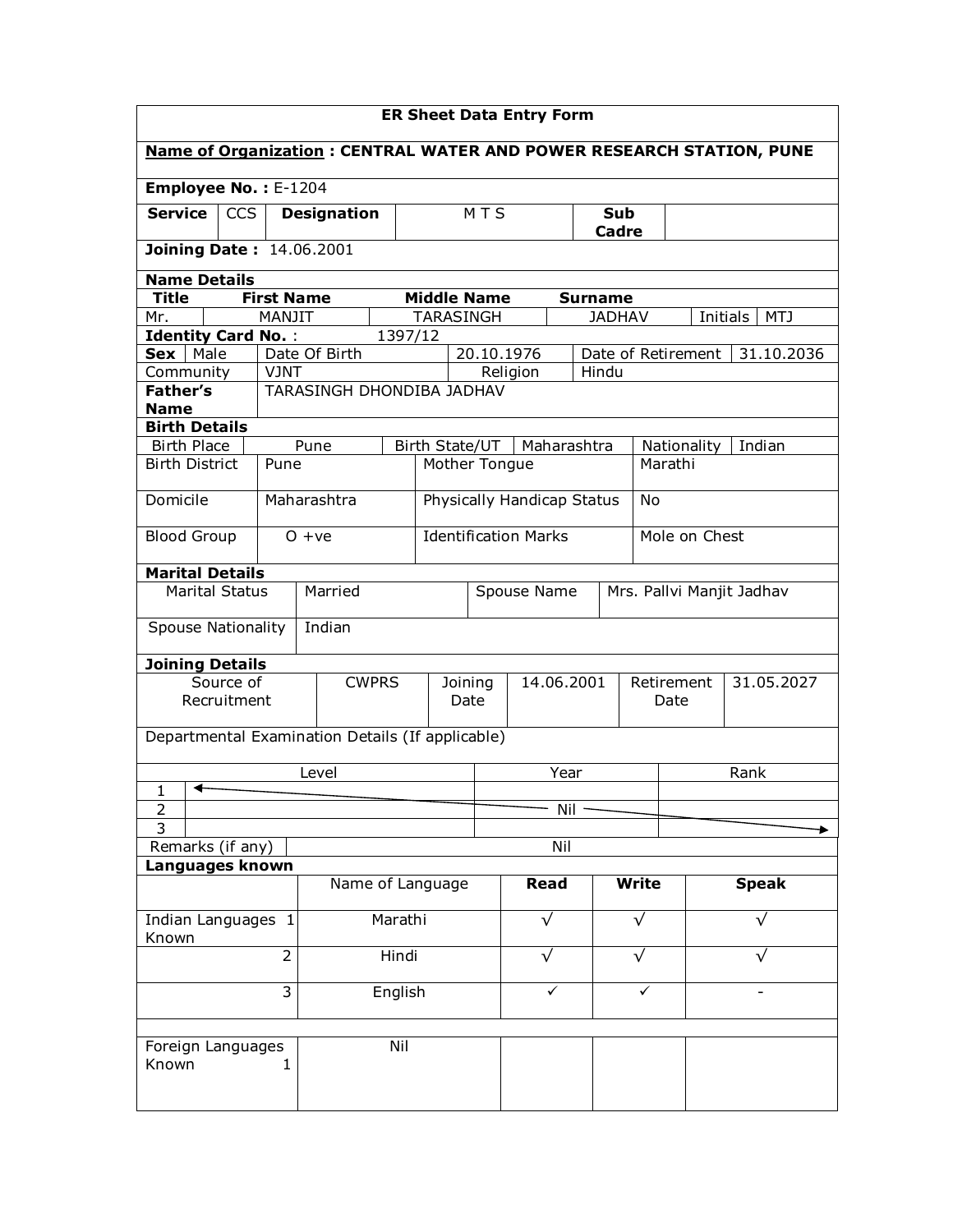## Details of deputation (if applicable)

| Name of the Office | Post held at that<br>time in parent office | Name of post<br>(selected for<br>deputation | Period of deputation |      |  |
|--------------------|--------------------------------------------|---------------------------------------------|----------------------|------|--|
|                    |                                            |                                             | Since                | From |  |
|                    |                                            |                                             |                      |      |  |
|                    | Nil                                        |                                             |                      |      |  |

## Details of Foreign Visit

| SI. | Place of Visit | Date of | Post held at | Whether it     | Details of visit |
|-----|----------------|---------|--------------|----------------|------------------|
| No. |                | visit   | that time    | is a           |                  |
|     |                |         |              | personal or    |                  |
|     |                |         |              | official visit |                  |
|     |                |         | NIL          |                |                  |

Transfer/Posting Detail (if applicable)

| Place                                                                                         |                                                                                                           | Period of posting  |                         |                         |                   |                                  |           |  |
|-----------------------------------------------------------------------------------------------|-----------------------------------------------------------------------------------------------------------|--------------------|-------------------------|-------------------------|-------------------|----------------------------------|-----------|--|
|                                                                                               |                                                                                                           |                    | Since                   |                         | From              |                                  |           |  |
|                                                                                               |                                                                                                           | - Nil -            |                         |                         |                   |                                  |           |  |
|                                                                                               |                                                                                                           |                    |                         |                         |                   |                                  |           |  |
|                                                                                               | Qualification (Use extra photocopy sheets for multi qualifications, experience, training, awards details) |                    |                         |                         |                   |                                  |           |  |
| 1) Qualification                                                                              |                                                                                                           | Discipline         |                         |                         | Specialization 1  |                                  |           |  |
| <b>SSC Pass</b>                                                                               |                                                                                                           |                    |                         |                         |                   |                                  |           |  |
|                                                                                               |                                                                                                           |                    |                         |                         |                   |                                  |           |  |
| Year                                                                                          |                                                                                                           |                    | Division                | % Marks                 |                   | Country                          |           |  |
| March 2004                                                                                    |                                                                                                           |                    | Pass                    |                         |                   |                                  | India     |  |
| Institution                                                                                   |                                                                                                           |                    | Place                   |                         |                   |                                  | Country   |  |
| SSC Board, Pune                                                                               |                                                                                                           | Pune               |                         |                         |                   |                                  |           |  |
| <b>Experience</b>                                                                             |                                                                                                           |                    |                         |                         |                   |                                  |           |  |
|                                                                                               | Type of Posting                                                                                           |                    |                         |                         | Level             |                                  |           |  |
|                                                                                               | Permanent                                                                                                 |                    |                         |                         | Group C           |                                  |           |  |
|                                                                                               | Designation                                                                                               |                    |                         | <b>Present Position</b> |                   |                                  |           |  |
|                                                                                               | <b>MTS</b>                                                                                                |                    |                         | <b>MTS</b>              |                   |                                  |           |  |
|                                                                                               | Ministry                                                                                                  |                    |                         | Department              |                   |                                  |           |  |
| Water Resources, River Development and                                                        |                                                                                                           |                    |                         |                         |                   |                                  |           |  |
| Ganga Rejuvenation                                                                            |                                                                                                           |                    |                         |                         |                   |                                  |           |  |
|                                                                                               | Office                                                                                                    |                    |                         |                         | Place             |                                  |           |  |
| Central water and Power Research Station                                                      |                                                                                                           |                    |                         | Khadakwasla, Pune       |                   |                                  |           |  |
|                                                                                               | <b>Experience Subject</b>                                                                                 |                    |                         |                         | Period of Posting |                                  |           |  |
| Major                                                                                         |                                                                                                           |                    | Minor                   |                         | From              |                                  | To        |  |
|                                                                                               |                                                                                                           |                    |                         |                         | 14.06.2001        |                                  | Till date |  |
| Note:-Refer the Annexure to fill above Major, Minor Subjects and below given training subject |                                                                                                           |                    |                         |                         |                   |                                  |           |  |
| (minimum 1 week & above)                                                                      |                                                                                                           |                    |                         |                         |                   |                                  |           |  |
| Training                                                                                      |                                                                                                           |                    |                         |                         |                   |                                  |           |  |
| <b>Training Year</b>                                                                          | <b>Training Name</b>                                                                                      |                    | <b>Training Subject</b> |                         |                   |                                  |           |  |
|                                                                                               |                                                                                                           | Nil                |                         |                         |                   |                                  |           |  |
| Level                                                                                         | Institute Name, Place                                                                                     |                    |                         | Field Visit Country     |                   | Field Visit Place (within India) |           |  |
|                                                                                               |                                                                                                           |                    |                         | Nil                     |                   |                                  |           |  |
| Sponsoring<br>Authority                                                                       |                                                                                                           | Period of Training |                         | Duration                |                   |                                  | Result    |  |
|                                                                                               | From                                                                                                      |                    | To                      |                         | in Weeks)         |                                  | Qualified |  |
|                                                                                               |                                                                                                           |                    | Nil                     |                         |                   |                                  |           |  |